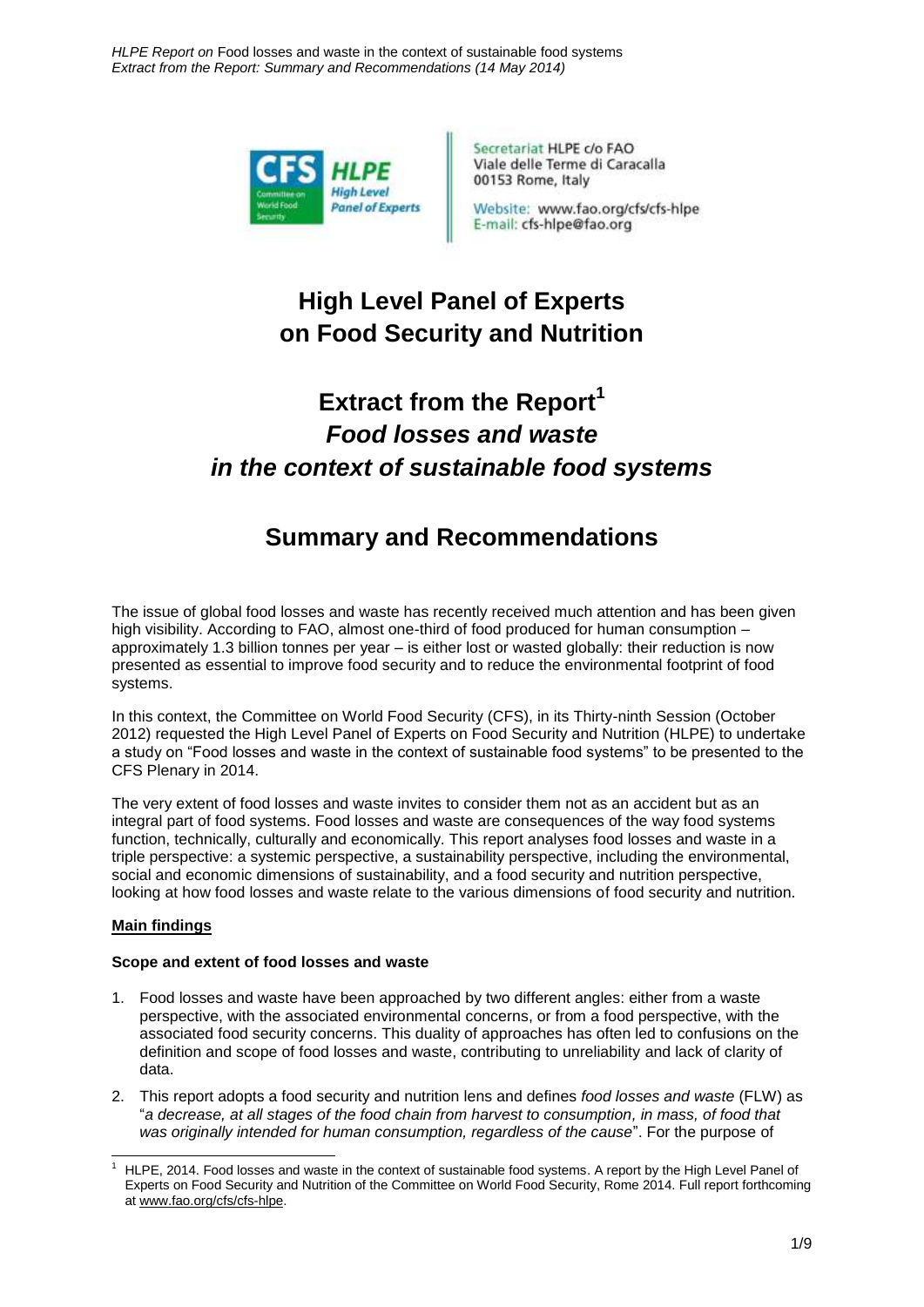terminology, the report makes the distinction between *food losses*, occurring before consumption level regardless of the cause, and *food waste*, occurring at consumption level regardless of the cause. It further proposes to define *food quality loss or waste* (FQLW) which refers to the decrease of a quality attribute of food (nutrition, aspect, etc.), linked to the degradation of the product, at all stages of the food chain from harvest to consumption.

- 3. There are numerous studies on FLW with diverse scopes and methodologies, making them difficult to compare. At the global level, recent studies use the data compiled for the FAO report published in 2011, which estimated global FLW at one third of food produced for human consumption in mass (equivalent to 1.3 billion tonnes per year), or one quarter as measured in calories.
- 4. The distribution of FLW along the food chain varies greatly by region and product. In middle and high-income countries, most of the FLW occur at distribution and consumption; in low income countries, FLW are concentrated at production and post-harvest. Per-capita FLW peaks at 280– 300 kg/cap/year in Europe and North America and amounts to 120–170 kg/cap/year in sub-Saharan Africa and South/Southeast Asia.
- 5. Different definitions, different metrics, different measurement protocols and the lack of standards for data collection adapted to different countries and products, makes it difficult – and sometimes impossible – to compare studies, systems and countries. There is also no agreed method to evaluate the quality of data, method and numbers produced. This situation is a huge barrier to understanding and identifying the causes and extent of FLW, the potential for solutions, the priorities for action and the monitoring of progress in reducing FLW. This is why there are currently strong calls for the development of global protocols to measure FLW, taking into account the large number of variables and country specificities, towards a harmonization of definitions and measurement methods, with a view to improve the reliability, comparability and transparency of data.

#### **Impacts of FLW on food security and nutrition and on the sustainability of food systems**

- 6. FLW impact both food security and nutrition and the sustainability of food systems. This report looks at FLW in the context of sustainable food systems, and adopts the following definitions, as adapted from a range of other definitions.
- 7. *A food system* gathers all the elements (environment, people, inputs, processes, infrastructures, institutions, etc.) and activities that relate to the production, processing, distribution, preparation and consumption of food, and the outputs of these activities, including socio-economic and environmental outcomes.
- 8. *A sustainable food system (SFS)* is a food system that delivers food security and nutrition for all in such a way that the economic, social and environmental bases to generate food security and nutrition for future generations are not compromised.
- 9. FLW impact food security and nutrition by three main ways. First, a reduction of global and local availability of food. Second, a negative impact on food access, for those involved in harvest and post-harvest operations and who face FLW-related economic and income losses, and for consumers due to the contribution of FLW to tightening the food market and raising prices of food. Third, a longer-term effect on food security results from the unsustainable use of natural resources on which the future production of food depends.
- 10. Two additional relationships between FLW and food security and nutrition are less explored in the literature. One relates to quality and nutrient losses all along food chains, including at consumer level, which negatively impact nutrition. The second relates to the characteristics a food system should have to assure the "stability" dimension of food security, especially given the "variable" nature of food production and consumption. FLW may be indissociable from the need for appropriate "buffering" mechanisms – and some degree of redundancies – to handle the sometimes very high variability of production and consumption in time and in space.
- 11. FLW also impact the sustainability of food systems in all the three dimensions: economic, social and environmental. They induce economic losses and reduce return on investments. They impede development and hinder social progress. They have an important impact on the environment both from the superfluous use of resources used to produce the food lost and wasted, and from the local and global environmental impacts of putting food waste at disposal in landfills, including the emissions of methane, a potent greenhouse gas.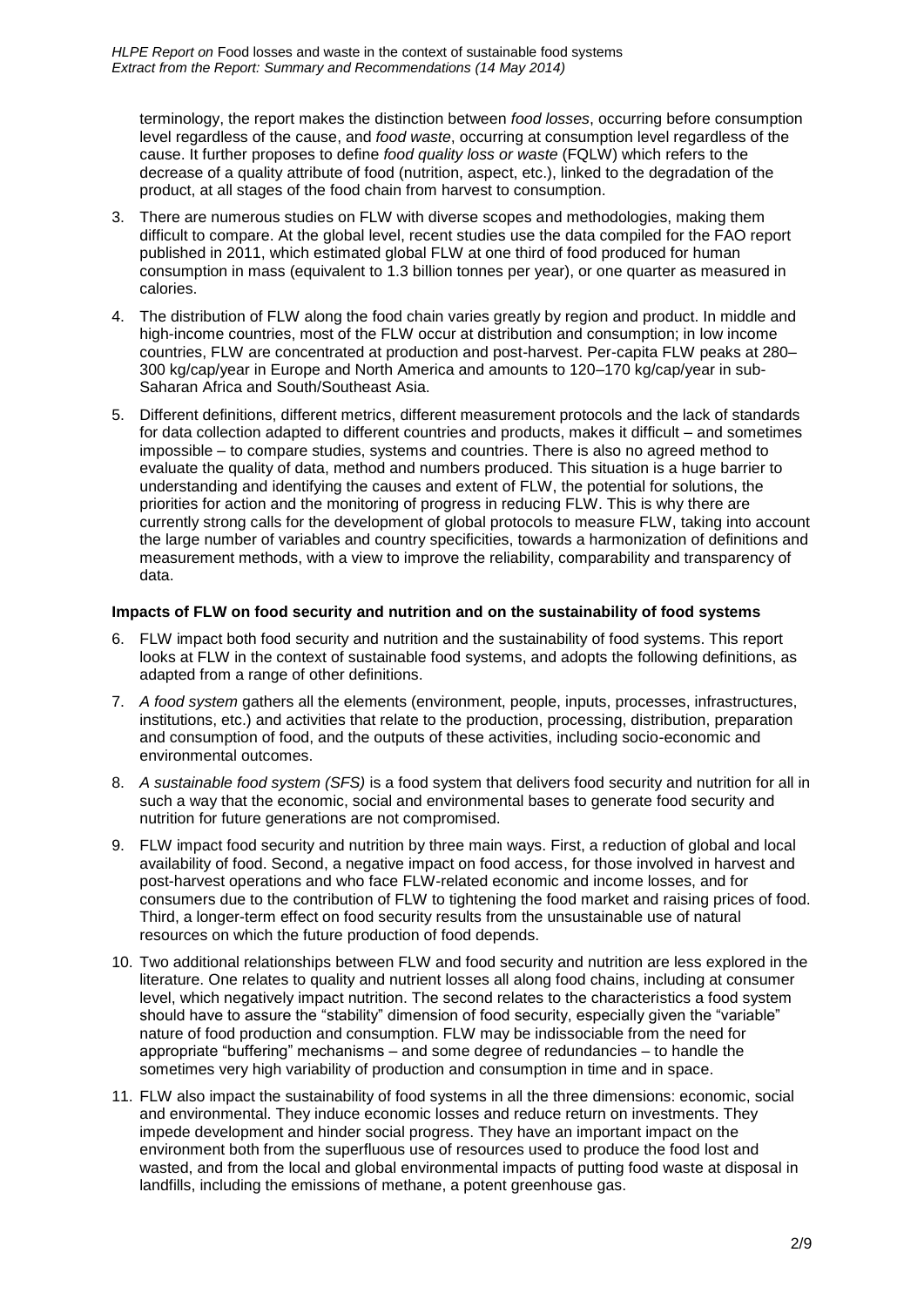#### **Organizing the description of causes of food losses and waste: micro, meso and macro causes**

- 12. Identification of causes of FLW is primordial to identification of solutions to reduce FLW, and priorities for action. FLW can result from a very wide range of antecedents, ranging from biological, microbial, chemical, biochemical, mechanical, physical, physiological, technological, logistical, organizational, to psychological and behavioural causes – including those induced by marketing, etc. The importance of these antecedents vary greatly according to the produce and the context, and the stage of the food chain considered. Some studies have identified as much as several hundreds of different individual causes of FLW.
- 13. Identifying the causes of FLW requires an integrated perspective along the food chain, and to consider any action at one specific stage not in isolation but as part of a whole. Just as in a conveyor belt, actions at one stage of the food chain can affect the whole chain. It is important not to confuse "where" a specific loss or waste is occurring, with its "cause". FLW happening at one stage of the food chain can have their cause at another stage. For instance, some part of FLW happening at retail and consumption stages can be traced back to causes at harvest or even preharvest stages. Lack of care in the manipulation of fruits during harvest and packaging, which in turn can be related to poor work conditions, can reduce their shelf-life and cause retail-level loss or consumer waste. Conversely, fruits can be left to rot in the field because of a retailer's decision to lower its buying price or interrupt a contract.
- 14. Causes are often interrelated: rarely a loss or a waste appearing at one stage of the chain, for a particular reason, is solely dependent on one specific cause.
- 15. This report proposes to disentangle the complexity and diversity of causes in organizing their description amongst three different levels
	- i. First, "micro-level" causes of FLW. These are the causes of FLW, at each particular stage of the food chain where FLW occurs, from production to consumption, that result from actions or non-actions of individual actors *of the same stage*, in response (or not) to external factors.
	- ii. Second, "meso-level" causes of FLW. These include secondary causes or structural causes of FLW. A meso-level cause can be found at another stage of the chain as to where FLW happen, or result from how different actors are organized together, of relationships along the food chain, of the state of infrastructures, etc. Meso-level causes can contribute to the existence of micro-level causes.
	- iii. Third, "macro-level" causes of FLW. This higher level accounts for how food losses and waste can be explained by more systemic issues, such as a malfunctioning food system, the lack of institutional or policy conditions to facilitate the coordination of actors (including securing contractual relations), to enable investments and the adoption of good practices. Systemic causes are those that favour the emergence of all the other causes of FLW, including meso and micro causes. In the end, they are a major reason for the global extent of FLW.

#### **Micro level causes of food losses and waste along food chains**

- 16. Micro-level causes can be found all along the food chain, and are the direct, immediate reasons for FLW taking place at a certain point of the chain, resulting from actions (or non-action) at the same point of the chain, on how individual actors deal with various factors potentially leading to FLW.
- 17. Poor harvest scheduling and timing, and rough, careless handling of the produce, are both major contributors to FLW.
- 18. All along the food chain, inadequate or lack of storage conditions and, for perishable products, poor temperature management are key factors leading to FLW.
- 19. Transport can be a major cause of FLW: by introducing a time span between production and consumption, of particular importance for fresh products and by bringing additional risks of mechanical and heat injury. Time spent because of transport can also lead to decrease of nutritional contents.
- 20. Conditions within the retail outlet (temperature, relative humidity, lighting, gas composition, etc.) and handling practices have an effect on quality, shelf-life and acceptability of the product.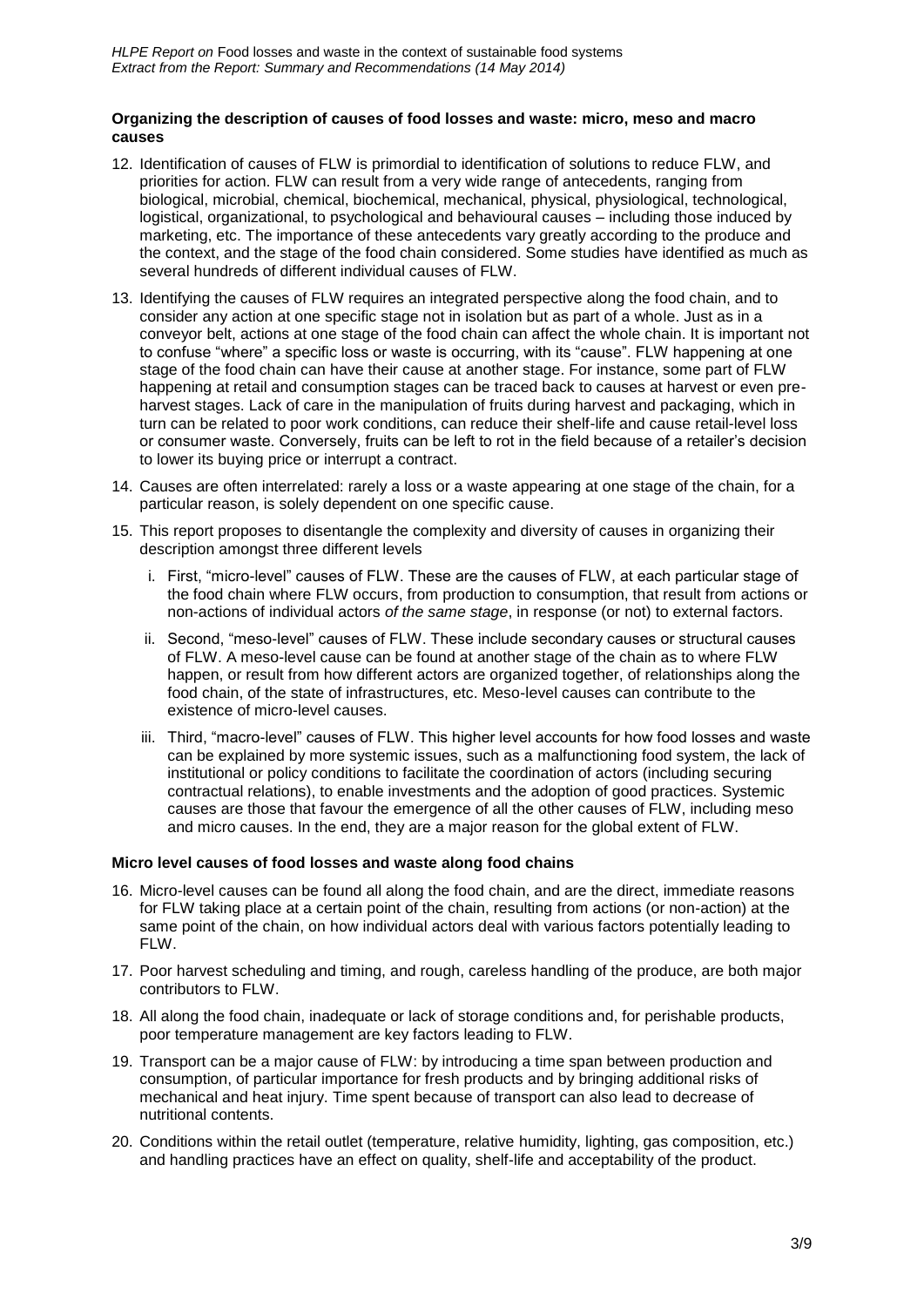*HLPE Report on* Food losses and waste in the context of sustainable food systems *Extract from the Report: Summary and Recommendations (14 May 2014)*

21. FLW at consumer stage, at household level but also in catering and other food services, are particularly important in developed countries. They are mainly driven by behavioural causes, including habits of food buying, preparation and consumption, as well as time planning and coordination. They are influenced by marketing techniques which encourage consumers to buy more than they need.

#### **Meso and macro-level causes of FLW**

- 22. Very often causes of FLW are found at "higher" meso- and macro-levels, which lead to FLW (and their micro-causes) happening at various stage of the chain.
- 23. At meso-level, the lack of equipment and/or of good practices, inadequate organization, coordination and communication between food chain actors (e.g. transformation that renders the product useless at a later stage of the chain, etc.), inadequate infrastructure, maladapted economic conditions along the food chain (product unmarketable, etc.) are major causes of FLW at various parts of the food chain. More macro-level, systemic causes include the absence of a good, enabling environment to support coordination between actors, investment and improvement of practices.
- 24. Pre-harvest conditions and actions in the field can indirectly lead to losses at later stages in the chain, as production and agronomic practices influence quality at harvest, suitability for transport and shipping, storage stability and shelf-life after harvest.
- 25. The retailers influence the activities of supply chains by dictating the quality of the produce to be supplied and displayed in their outlets. Quality standards (as to shape, size, weight) imposed by the processors, retailers or target markets can lead to produce not meeting them remaining unharvested.
- 26. Inadequate information and bad anticipation of market conditions (level of demand, prices) can also lead to produce remaining un-harvested.
- 27. In many low-income countries, there is considerable food loss due to lack of storage capacity and poor storage conditions as well as lack of capacity to transport the produce to processing plants or markets immediately after harvesting. There are also too few wholesale, supermarket and retail facilities providing suitable storage and sales conditions for food products. Wholesale and retail markets in developing countries are often small, overcrowded, unsanitary and lack cooling equipment.
- 28. Poor transportation infrastructure is another important meso-cause of FLW.
- 29. Even with adequate equipment, lack of implementation of good practices all along the food chain is a major cause of food losses and waste.
- 30. Confusion arising from the existence and poor understanding of different food date labels are a major, indirect cause of FLW at the retail and consumer levels. Consumers tend to assume that these dates are linked to food safety when in reality they are more often based on food quality (which will deteriorate over time without necessarily becoming a health hazard). Many kinds of date labels coexist, some of them not intended to inform consumers but rather to help retailers manage their stock. Other date labels are directed to consumers, but their purpose can be very different whether the indicated date is related to food safety rules, or related to marketing strategies to protect consumers' experience of a product in the view to safeguard its reputation, often with a huge food safety margin. Consumers get lost in this multitude of date labels. Furthermore, date labeling is a major cause of FLW and economic loss at the retail level as retailers often anticipate dates to preserve their good image.
- 31. At macro-level, the ability of the actors of the food chain to reduce FLW depend on the surrounding policies and regulatory frameworks. Many regulations affect FLW, including policies that control the use of surplus food for humans or for animal feed; policies or bans on fish discards; food hygiene regulations; food labelling and packaging regulations; waste regulations and policies. Other regulations might not have a direct impact on FLW, but on the potential to use them as feed or energy.

#### **Micro solutions to reduce food losses and waste**

32. The identification of broad categories and levels of causes enables to design pathways for all stakeholders to identify and implement solutions to reduce FLW.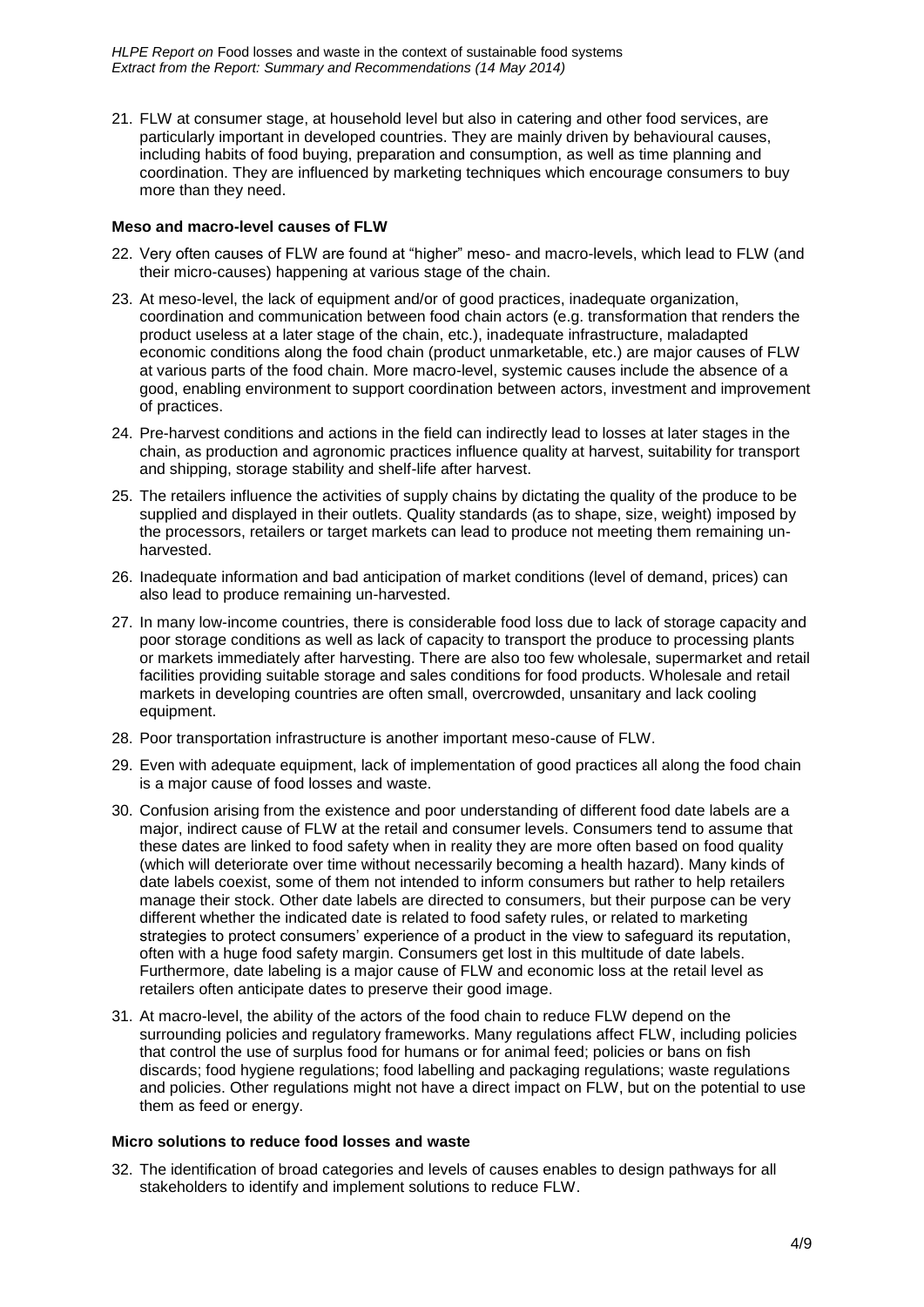- 33. The review of "micro" causes of FLW at each stage of food chains leads to the identification of potential solutions and of actors to implement them. At each stage of the food chain, some solutions can be implemented by single actors to address specific causes of losses and waste.
- 34. Micro-level solutions at harvest and post-harvest stages involve improved practices, adoption of technical innovations, investments, or a combination of these. When appropriately applied, good agricultural practices and good veterinary practices at the primary stage of production as well as good manufacturing practices and good hygienic practices during food processing can protect food from contamination or damage. A key intervention all along food chains is to improve storage conditions. Various solutions have been already successfully implemented in many places.
- 35. Modifying consumers' behaviour is also important. It involves direct communication and awareness raising on the importance of reducing food waste. Stressing the civic responsibility for reducing FLW is important. Consumers may also need technical options, such as better, smart packaging adapted to different conditions of use, or the promotion of the "doggy bag" practice in restaurants. It also requires the support and cooperation of the food industry and retailing, for instance to improve the clarity of food date labelling and to provide advice on food storage, or to ensure that an appropriate range of pack or portion sizes is available to meet the needs of different households

#### **Meso-level solutions**

- 36. Micro-level solutions can be supported and enhanced by actions at meso-level, often involving several actors altogether, public and private.
- 37. They often require investments, both public and private. This is particularly the case when the main solutions reside in improvement of logistics. For perishable products, management of temperature and absence of delays are two vital issues that require investments in infrastructures (energy for cold chains, roads for transportation). Innovation and adaptation of technical solutions to local conditions are essential for success. Cold chain management in perishable foods supply chains offers a very good example of potential solutions and what is needed to implement them in locally adapted ways.
- 38. For many products, particularly for perishable ones, transformation can be a way to reduce FLW and improve resistance to transport and storage, and increase shelf life. Investment in food processing infrastructure, including packaging, can be seen as a huge opportunity to contribute to improved situations of food security, especially in sustainable ways to fulfil the growing demands of metropolitan areas.
- 39. Capacity development in the form of education, training and extension services for farmers and all actors across the food chain is a key tool for reducing food losses and waste.
- 40. There are initiatives from government and development partners in developing countries to improve the livelihoods of women farmers through value addition and marketing of perishables food crops such as fruits and vegetables. These initiatives have two-pronged benefits – economic empowerment of rural women and reduction of post-harvest losses in the perishable commodities.
- 41. The increasing inclusion in annual corporate businesses reports of a section detailing the environmental and social impacts of their activities could lead to more sustainable food systems and less FLW. Businesses can commit and report (i) on monitoring of food losses and waste in their activities, (ii) on reducing food losses and waste in their activities, (iii) support activities which lead to reduction of FLW, with their suppliers, at consumer level or elsewhere.
- 42. The standardization of the products offered to consumers is a major cause of FLW in modern retailing systems. In traditional systems products gradually lose their economic and exchange value along with their quality, as defined by the FLWQ concept. They are generally still sold or exchanged, but at gradually lower prices. In modern, standardized systems, products are rather defined as marketable or not. They "suddenly" lose all their economic value when they are no more of the minimum quality considered as marketable – which is often not linked to their edibility – as illustrated by the confusion on date labelling. Alternative distribution systems such as food banks preserve them an edible value.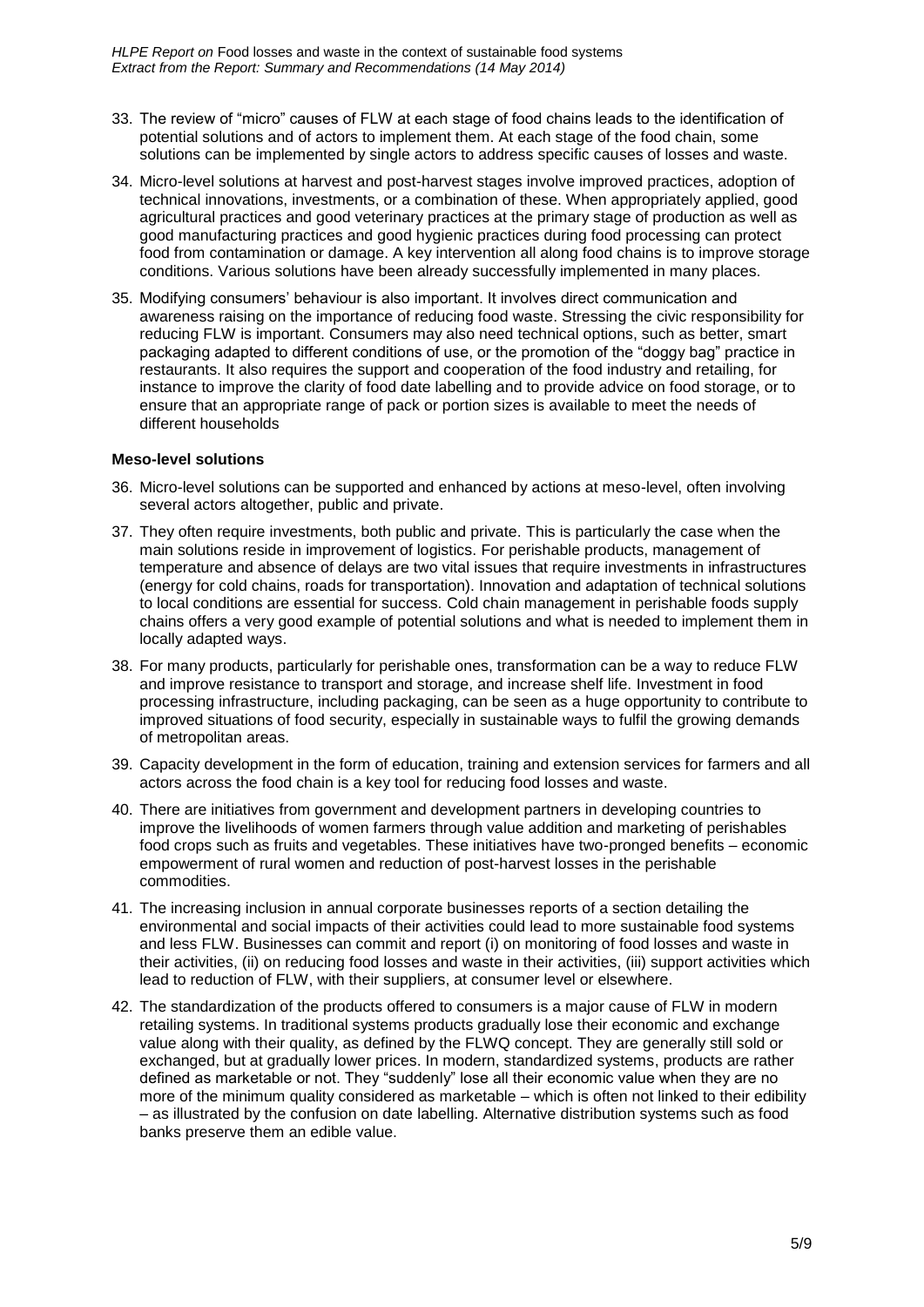#### **Macro-level (systemic) solutions**

- 43. Solutions at micro- or meso-level can be enabled, supported and enhanced by action at macrolevel. Some solutions can only be implemented if they are accompanied by action at "macro" level. This includes specific policies against FLW or considering FLW in other sets of policies. As mentioned above, reducing FLW often involves improving infrastructures, particularly transport, energy and market facilities. This requires government action, with often involvement of local authorities and also of the private sector. Decisions and policies would deserve to be based on sound cost-benefit analysis, so as for example to ensure that the right incentives or corrective measures are put in place.
- 44. Many of the causes of FLW and therefore the appropriate solutions are due to behavioural or economic choices, which seem rational at one stage of the chain, but may lead to FLW when the rest of the food chain is considered. For example, the decision of a farmer to plant a larger field at the expense of not necessarily harvesting the whole of it depending on market conditions; the decision of food chain agents to overbuy food with respect to potential sales and their variability; supermarkets needing to show a situation of abundance of products to attract clients, etc. Tackling these causes of food losses and waste will imply addressing their underlying economic and behavioural drivers, understanding their reasons, and finding a "substitution" to the different "functions" that these actions (which may end up in creating FLW) "ensure" for the different actors.
- 45. Solutions to be implemented at meso and macro level generally require concerted and collective action and measures. Prior identification of potential winners and losers across the whole food system, and the design of appropriate incentive or compensation mechanisms, is key to the success of implementation. This includes in particular assessing whether the poor producers and consumers gain from FLW reduction. It should also consider how the "FLW-to-be-reduced" was originally used (e.g. was it used as feed for animals or thrown away?). To avoid unintended consequences of FLW reduction strategies, policymakers and stakeholders should consider all the impacts of the proposed changes.

#### **A growing set of initiatives towards coordinated actions to tackle FLW**

- 46. There are a growing number of initiatives around the world that focus on reducing FLW, at national, regional and local levels. They have all as common denominator the perspective of gathering public and private actors, in a multi-stakeholder setting, often with a significant engagement of the private sector.
- 47. Some governments have started to define specific targets for FLW reduction. However few governments have put in place specific policies to reduce FLW, less even with a systemic approach and integrated programmes. To date, main drivers for FLW targets are generally found outside the perimeter of food policies, such as in waste management policies leading to reducing the volume of waste, including packaging waste, and in resource use efficiency policies leading to optimize, in analogy to the energy sector, the amount of inputs and resources (including raw food products) in production and consumption.
- 48. Reducing food losses and waste requires identifying causes and selecting potential solutions adapted to local and product specificities. It includes evaluating potential costs and benefits of various options for different actors along the chains. The implementation of the selected solutions generally requires the support or involvement of other actors, inside the food chain or at broader levels. This often calls for coordinated action of multiple stakeholders. It also calls for actions at policy level, to improve policies having an impact on FLW, or to build specific FLW reduction policies.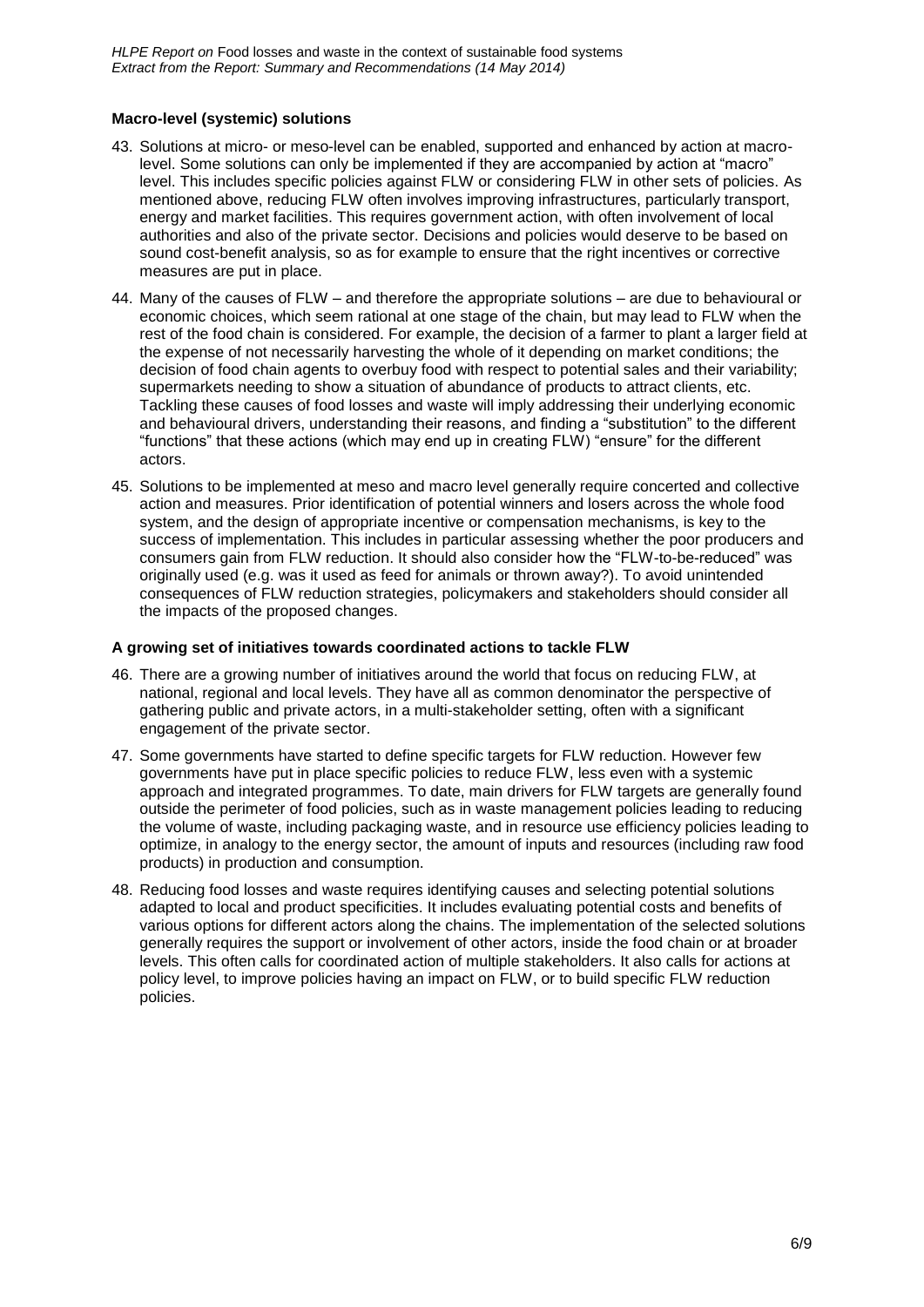### **RECOMMENDATIONS**

Food losses and waste (FLW) impact both food security and nutrition and the sustainability of food systems, in their capacity to ensure good quality and adequate food for this generation and future generations. It calls for all stakeholders – States, international organizations, private sector and civil society – to recognize food security and nutrition as a central dimension of sustainable food systems and to address collectively FLW to improve the sustainability of food systems and to contribute to food security and nutrition.

According to FAO, nearly one-third of food produced for human consumption – approximately 1.3 billion tonnes per year – is either lost or wasted globally. The HLPE makes the following recommendations as a way of making serious progress to reduce this figure.

The HLPE recommends that States and international organizations better integrate food chains and food systems perspectives in any food security and nutrition strategy or action. Reduction of FLW should be systematically considered and assessed as a potential means to improve agricultural and food systems efficiency and sustainability towards improved food security and nutrition. Direct and indirect causes of FLW in a given system should be analysed to identify hotspots where it would be most efficient to act.

The HLPE recommends undertaking four parallel mutually supportive tracks, in an inclusive and participatory manner:

- 1. Improve data collection and knowledge sharing on FLW.
- 2. Develop effective strategies to reduce FLW, at the appropriate levels.
- 3. Take effective steps to reduce FLW.
- 4. Improve coordination of policies and strategies in order to reduce FLW.

#### **1) Improve data collection and knowledge sharing on FLW**

#### **All Stakeholders should**

1a) Agree on a shared understanding, definition and scope for FLW.

1b) Improve the collection, transparency and sharing of data, experiences and good practices on FLW at all stages of food chains.

#### **FAO should**

1c) Consider developing common protocols and methodologies to measure FLW and analyze their causes. This should be done through an inclusive and participatory process, taking into account product, country and all stakeholders' specificities and building upon FAO's experience.

1d) Invite all stakeholders, international organizations, governments, private sector and civil society to collect and share data on FLW in a coherent and transparent manner at all stages of food chains.

#### **2) Develop effective strategies to reduce FLW, at the appropriate levels**

#### **States should**

2a) Convene an inclusive process to identify hotspots, causes of losses and waste at different levels (see Appendix 1), potential solutions (see Appendix 2) and levels of intervention. This requires identifying the actors who will directly implement solutions, individually or collectively, identify the costs they will bear, as well as potential benefits and beneficiaries. It also requires identifying constraints (including systemic constraints) and how they would be addressed (infrastructure, technologies, changes of organization in the food chain/system, capacity building, policies and institutions).

2b) Determine a plan of action in a manner that includes all stakeholders.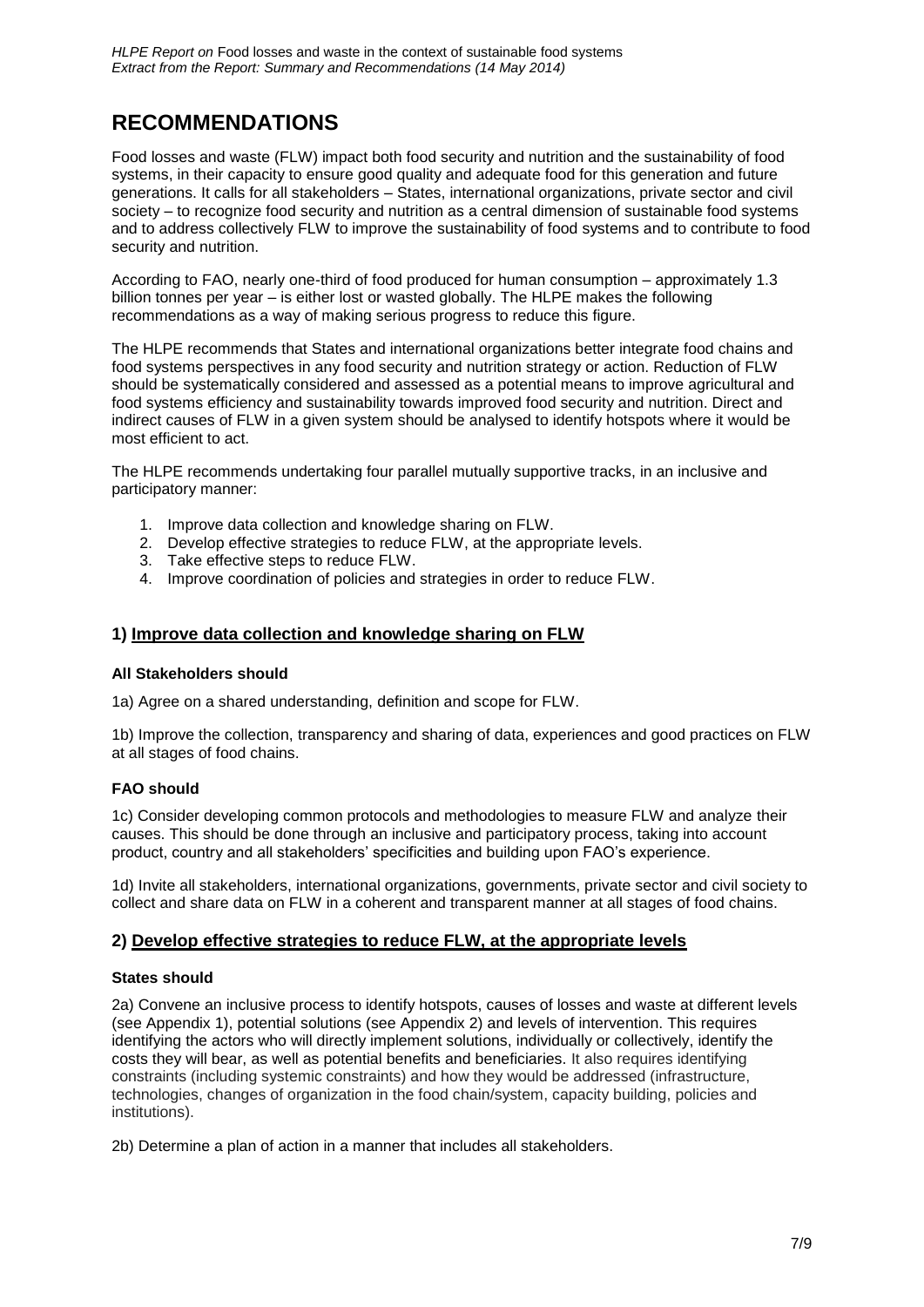*HLPE Report on* Food losses and waste in the context of sustainable food systems *Extract from the Report: Summary and Recommendations (14 May 2014)*

#### **FAO should**

2c) Support these national processes in collaboration with partners to devise methodological guidance adapted to countries' specificities, and needs and priorities of various actors.

#### **3) Take effective steps to reduce FLW**

#### **States should**

3a) Invest in infrastructure and public goods to reduce FLW and to ensure sustainable food systems such as storage and processing facilities, reliable energy supply, transport, appropriate technologies, improved access and connection of food producers and consumers to markets.

3b) Implement an adequate framework including regulation, incentives and facilitation so that the private sector (e.g. wholesaler, retailer, catering and other food services) and consumers take robust measures to tackle unsustainable consumption patterns. This framework should also ensure that the private sector better incorporates negative externalities of their activities such as damage to natural resources.

3c) Take measures to support smallholders to reduce the FLW by organizing themselves in ways that yield economies of scale and allow them to move towards high value activities in the food supply chain.

3d) Create an enabling environment for the reduction of FLW including by encouraging sustainable patterns of consumption among the population, as well as food and non-food investments promoting food security.

3e) Encourage sector-based audits of FLW.

3f) Reform public food procurement policies to reduce and minimize FLW while ensuring food safety.

3g) Design and introduce procedures to ensure higher corporate accountability standards for FLW, and monitor reductions in FLW in the food processing and retailing sectors.

#### **States and other stakeholders, including international organizations, private sector and civil society should**

3h) Carry out training and capacity building to strengthen the coordinated use of appropriate technologies.

3i) Promote experimentation and the exchange of good practices regarding FLW.

3j) Recognize the plurality of food systems in their diverse contributions to FLW and various potentials to reduce them.

3k) Enable and support multi-stakeholder initiatives to improve governance along food chains and organize collective understanding and action to reduce FLW.

3l) Invest in research and development to minimize FLW.

3m) Improve the dissemination of accurate information and advice to consumers to minimize FLW.

3n) Encourage civic engagement of all actors, including consumers, to act concretely to reduce FLW in particular through public campaigns, education of youth and children.

#### **Private sector should**

3o) Develop and implement corporate responsibility policies to diminish FLW including by collecting and sharing data on FLW and ensuring that the costs and benefits of FLW reduction are appropriately shared.

3p) Get involved with collective actions and initiatives for reducing FLW, including by mobilizing companies to change their practices in order to reduce FLW in households.